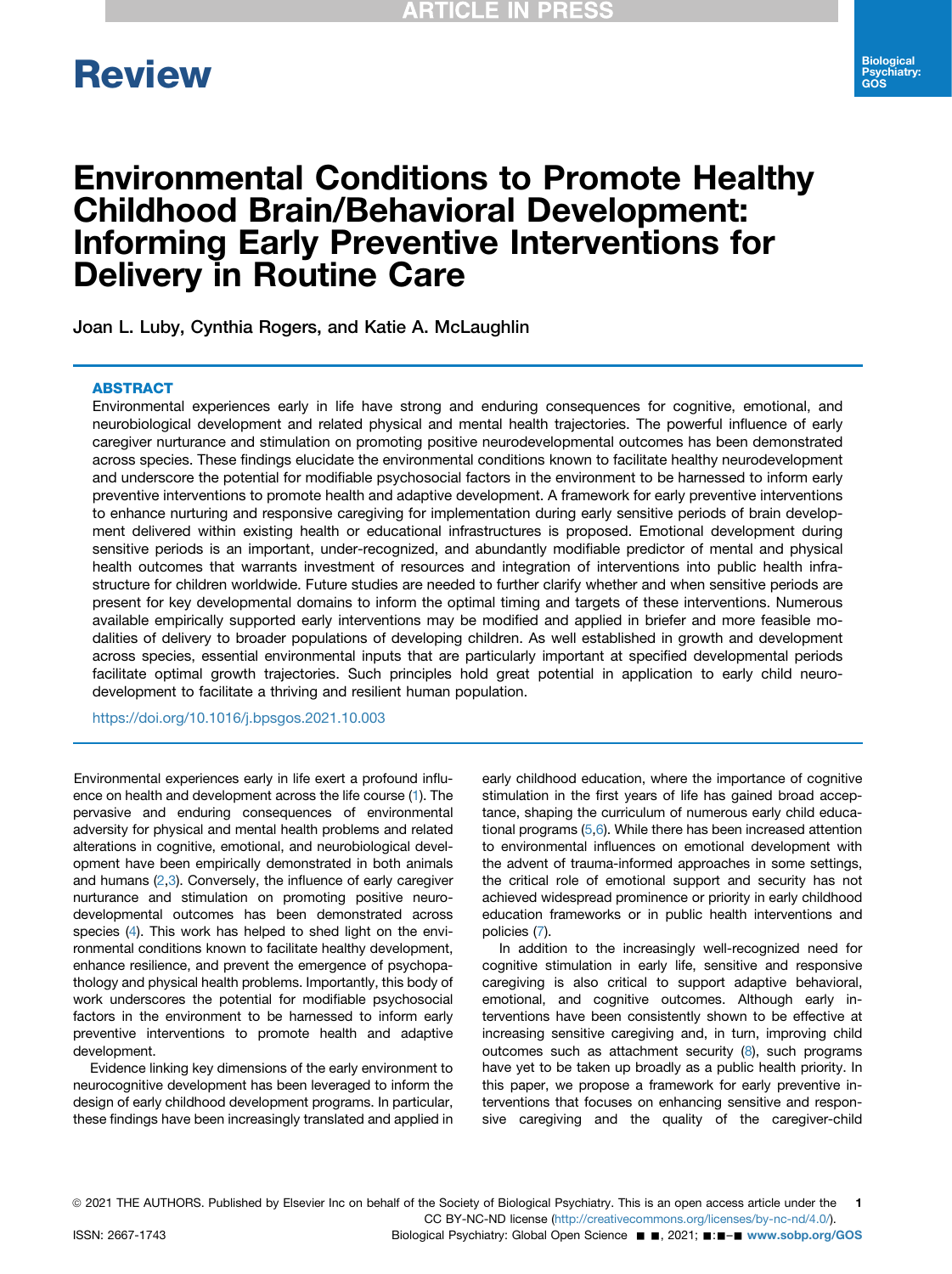relationship for implementation during early sensitive periods of brain development to achieve maximal effect. We also propose that these interventions be delivered within existing health or educational infrastructures to provide maximal access and remove barriers to care. We review existing empirically supported interventions for young children that target this domain, as well as a novel, brief internet-based intervention. We briefly review the proposed mechanism of action and costeffectiveness of empirically proven interventions.

# THE FOUNDATIONAL IMPORTANCE OF SUPPORTIVE<br>CAREGIVING IN EARLY CHILDHOOD

Decades of basic developmental research have established the importance of a sensitive, emotionally available, nurturing, and consistent caregiver in the first 5 years of life. Substantial evidence demonstrates that caregiving characterized by sensitive and contingent responses to the child, particularly to child distress, is necessary for the formation of a secure attachment relationship between the child and caregiver  $(9-12)$  $(9-12)$  $(9-12)$ and promotes adaptive emotional and cognitive development (13–[15\)](#page-6-8). Children who do not receive this type of caregiving are more likely to experience maladaptive developmental outcomes and are at elevated risk for psychopathology across the life course (16–[20\)](#page-6-9). Of central importance is the consistent availability of at least one primary caregiver. A primary caregiver is defined as an adult who is committed to the care and well-being of the child and available to meet their physical and emotional needs during the first years of life and ideally beyond. Infants and toddlers who are shifted from one household to another, as is frequently the case in foster care, are at high risk for the development of attachment disturbances, psychopathology, and developmental delays ([21](#page-6-10)). Simply put, a supportive and consistent primary caregiving relationship is the foundation of healthy development. Support may manifest in many different ways, but a requirement is that an adult caregiver is present, emotionally available, and responsive to the child more often than not. The presence of this supportive caregiver is necessary not only to meet the basic needs of the child but also to buffer the negative effects of inevitable environmental challenges, stressors, and adversities.

Validation of children's self-worth by caregivers is another fundamental component of sensitive and responsive caregiving that has increasingly been linked to adaptive developmental and academic outcomes [\(22\)](#page-6-11). Validation does not mean providing blind praise or reinforcement for whatever the child is doing. Instead, the expression of interest in the child and his/ her daily activities, characteristics, and self-generated preferences is a primary way in which validation of self-worth is communicated and fostered. Beyond this, varying kinds of expressions of approval, affection, and warmth in daily interactions also provide the developing child with a sense of security and self-esteem [\(23\)](#page-6-12). While there are multiple ways in which this might be expressed, this type of validation most often occurs naturally and spontaneously in daily parent-child interactions. However, in cases where a caregiver is experiencing high levels of stress, a child is very difficult to soothe or manage, or a caregiver has very low self-worth, this may not arise naturally. Acknowledgment, tolerance, and validation of the child's expression of emotions—both positive and negative—is also critical for fostering adaptive emotional development [\(24](#page-6-13),[25](#page-6-14)). Even fleeting recognition and acceptance of negative emotional expression may be important for children. Caregiver acceptance and acknowledgment of the child's expression of a wide array of emotions—including negative emotions—affords the child the opportunity to begin to understand and manage the broad range of feelings that are an inevitable part of the human experience ([15](#page-6-15)[,26\)](#page-6-16). Therefore, caregiver validation of the child's appropriate expression of emotions is an important component of sensitive and responsive caregiving and a key target in prevention of negative developmental outcomes later in life. Indeed, several empirically proven early interventions, described below, explicitly target these aspects of sensitive and responsive caregiving.

### **EARLY EXPERIENCES SCAFFOLD BRAIN AND BEHAVIORAL DEVELOPMENT**

These principles provide a framework for the necessary environmental conditions for children to thrive. Unfortunately, a substantial proportion of children worldwide are raised in environments that do not provide these necessary supports or are characterized by meaningful adversity. Experiences of adversity involve stressors that are either severe or chronic, are likely to require meaningful adaptation by a child, and reflect either the presence of harmful input or the absence of environmental inputs that are necessary to support adaptive brain development ([27\)](#page-6-17). Common forms of adversity include experiences involving threat of harm to the child—including physical and sexual abuse, exposure to domestic violence, and other forms of trauma—and experiences involving deprivation, or the absence of expected inputs from the environment in terms of cognitive and social stimulation and emotional support—including physical and emotional neglect, institutional rearing, and material deprivation ([28](#page-6-18)). Population-based studies suggest that approximately half of all children in the United States will encounter at least one such form of adversity by the time they reach adulthood (29–[31\)](#page-6-19). From a public health perspective, this raises alarm, as children who experience high levels of adversity are at an elevated risk of developing virtually all commonly occurring forms of psychopathology as well as a wide range of physical health problems across the life course relative to those who have not encountered adversity [\(29,](#page-6-19)[30](#page-6-20),32–[34\)](#page-6-21). A focus on harnessing the caregiver-child relationship during early sensitive periods to prevent these negative outcomes is proposed below (see [Figure 1\)](#page-2-0).

EXPERIENCES AND BRAIN PLASTICITY OF AND BRAIN PLASTICITY OF ANDREW PLASTICITY OF ANDREW PLASTICITY OF ANDREW PLASTICITY OF ANDREW PLASTICITY OF ANDREW PLASTICITY OF ANDREW PLASTICITY OF ANDREW PLASTICITY OF ANDREW PLASTICI when they occur early in life as a result of the heightened brain plasticity that characterizes childhood ([35](#page-6-22)). Plasticity refers to the capacity of the brain to be changed by environmental experiences. This plasticity occurs as a result of specific neural mechanisms that promote learning and structural and functional brain changes in response to experience ([36](#page-6-23)[,37\)](#page-6-24). Some of these mechanisms are experience expectant and reflect neural preparation to biologically encode particular types of expected environmental experiences that occur during specific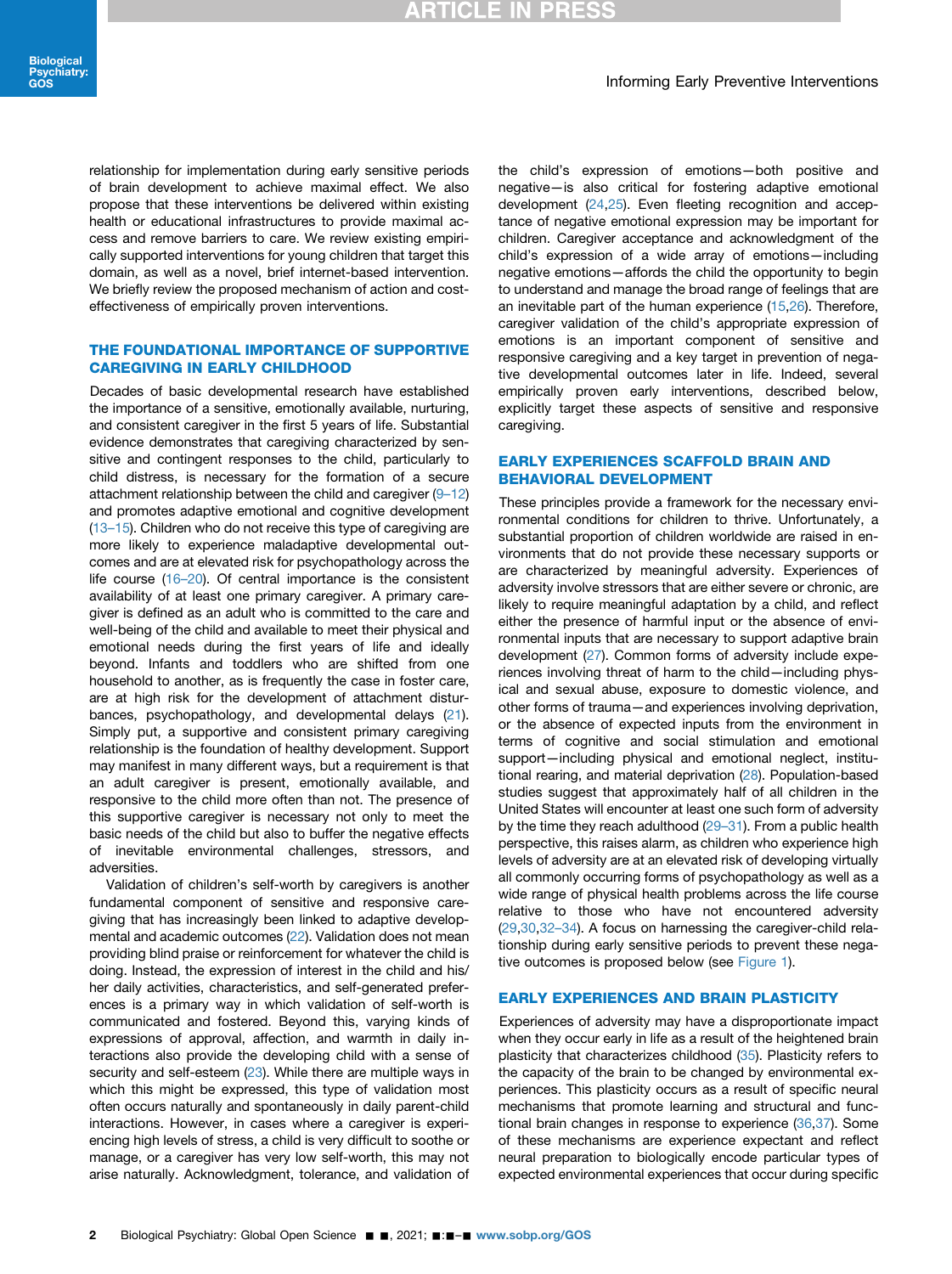## Informing Early Preventive Interventions

<span id="page-2-0"></span>

Figure 1. Early prevention to enhance neurodevelopment.

windows of development referred to as sensitive periods ([38](#page-6-25)). These sensitive periods are characterized by dramatic increases in plasticity that allow expected environmental experiences to produce rapid and substantial changes in neural circuits and behavior [\(39](#page-6-26)). Because plasticity declines dramatically once the sensitive window closes, the experienceexpectant learning that occurs during these periods produces relatively enduring changes in both the brain and behavior. Expected environmental experiences encompass sensory inputs, exposure to language, experiences of caregiving, and many others [\(40,](#page-6-27)[41](#page-6-28)). When these inputs are absent or diminished in frequency or intensity, substantial changes in brain and behavioral development occur. In contrast, other forms of plasticity are experience dependent, which are learning mechanisms that are available throughout life ([38](#page-6-25)). These mechanisms also produce changes in learning and neural circuits in response to experience but in a less dramatic fashion than experience-expectant learning. Although experience-dependent learning is not constrained to a specific period of development, this type of plasticity is highest during childhood and adolescence [\(42\)](#page-6-29).

Heightened brain plasticity in early life confers many advantages, allowing children to rapidly learn from experience and adapt to the environment. For example, language development involves a series of cascading sensitive periods in childhood [\(41\)](#page-6-28). The plasticity that accompanies these sensitive

periods allows children to rapidly learn the sounds and structures of their native language, a task that is more difficult and requires greater effort when undertaken later in life after these sensitive windows have closed [\(43\)](#page-6-30). Germane to our focus on preventive interventions targeting social and emotional domains, the formation of a secure attachment to a primary caregiver occurs in response to nurturing and responsive caregiving that occurs during a sensitive period in the first 2 years of life ([44](#page-6-31)). However, this elevated plasticity in early life can come at a cost when the early environment is characterized by stress and adversity; specifically, these experiences may be more likely to contribute to meaningful negative changes in brain and behavioral health outcomes when they occur during these windows of heightened plasticity. Below, we briefly summarize a rapidly growing literature linking experiences of early-life adversity to alterations in brain and behavioral development.

# WHY PREVENTION IS NECESSARY:<br>NEURODEVELOPMENTAL CONSEQUENCES OF **EARLY-LIFE ADVERSITY**

EARLY-LIFE ADVERSITY Adverse experiences characterized by deprivation—or an absence of expected social and cognitive inputs from the environment—have been linked to widespread changes in the structure of the cortex, as well as specific changes in networks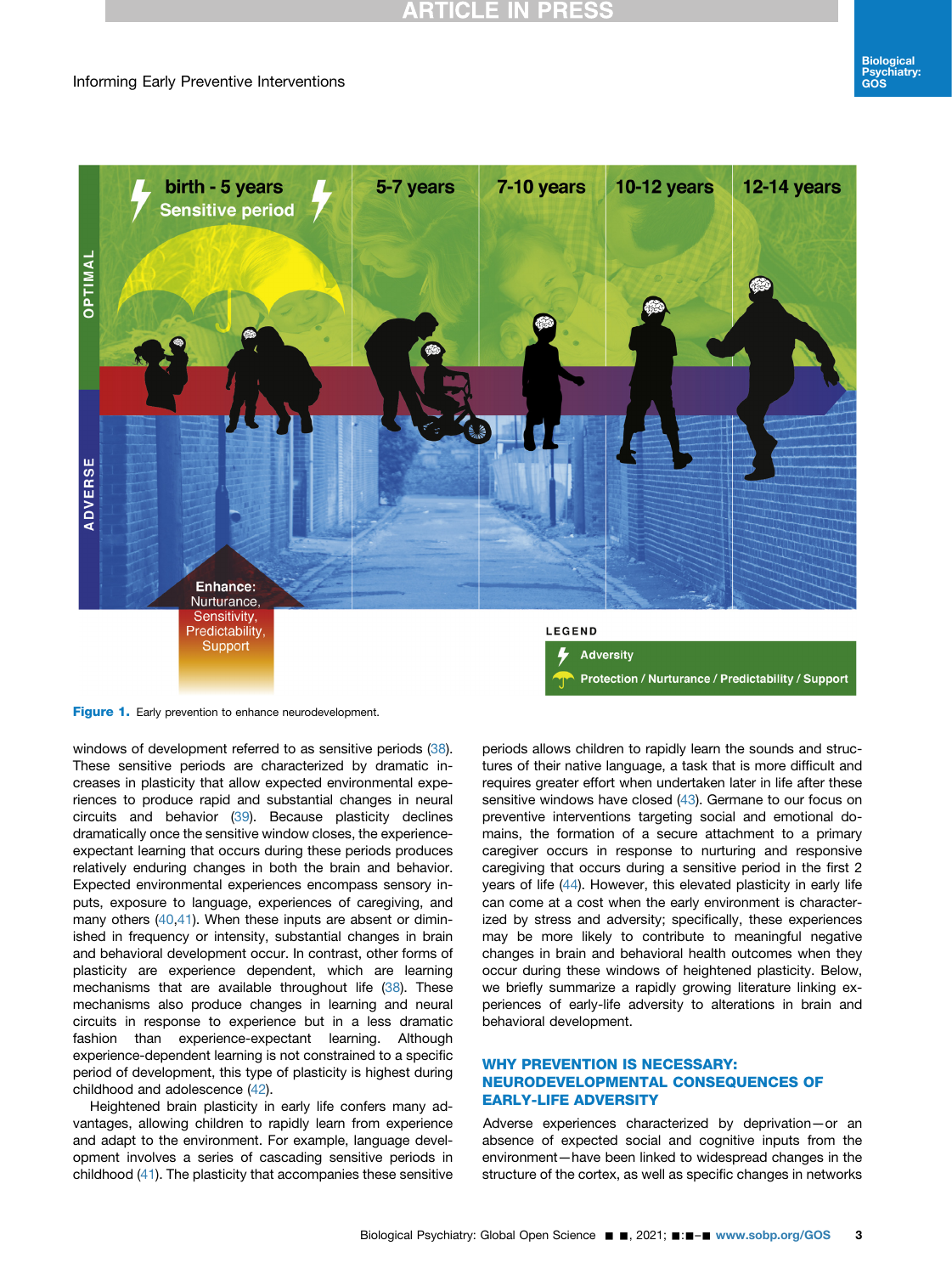that subserve higher-order cognitive functions, including executive functions and language [\(45\)](#page-6-32). Reduced cortical thickness and gray matter volume have been observed in numerous studies of children exposed to early-life deprivation, with the most pronounced changes occurring in the prefrontal cortex (46–[49\)](#page-6-33). Studies that measure cognitive stimulation and linguistic input directly have demonstrated that reductions in these social and cognitive inputs early in life are associated with altered structure and function of the frontoparietal network that support executive functions [\(50,](#page-7-0)[51](#page-7-1)) and the frontotemporal language network [\(52,](#page-7-2)[53](#page-7-3)). These findings parallel extensive evidence demonstrating difficulties with executive functions and language skills in children raised in environments characterized by early deprivation (54–[59\)](#page-7-4). Critically, reductions in social cognitive stimulation and the associated changes in neural structure and function play a meaningful role in explaining socioeconomic disparities in cognitive development and academic outcomes in children ([52](#page-7-2),[59\)](#page-7-5).

In contrast, early-life adversity experiences characterized by threat are associated most consistently with alterations in neural circuits that underlie emotion processing and emotion regulation [\(45\)](#page-6-32). Heightened response in the amygdala and other regions of the salience network—such as the anterior insula—to negative emotional stimuli that could signal the presence of a threat in the environment has been observed in children exposed to trauma  $(60-64)$  $(60-64)$ . In addition to these functional patterns, children exposed to trauma also exhibit reductions in the volume of the hippocampus and medial prefrontal cortex ([47](#page-7-7),65-[69\)](#page-7-8), regions that play a key role in modulating amygdala responses to threat as well as many forms of learning and memory ([70](#page-7-9),[71](#page-7-10)). These changes in neural circuits involved in emotion processing parallel an extensive literature documenting elevated perceptual sensitivity and attention biases to threat-related stimuli, heightened emotional reactivity, and difficulties in emotion regulation among children who have experienced trauma (72–[78](#page-7-11)). Alterations in frontoamygdala and hippocampal networks likely explain these patterns of emotion processing, reactivity, and regulation and have recently been shown to mediate the link between early-life trauma and multiple forms of psychopathology [\(62,](#page-7-12)[79](#page-7-13)).

# CAREGIVING BUFFERING AND DEVELOPMENTAL

Sensitive and responsive caregiving has been linked to adaptive social, emotional, and cognitive development, as described earlier, and more recently has been linked with patterns of structural neurodevelopment in regions involved in emotion processing (80-[82\)](#page-7-14). In addition, supportive caregiving has also been shown to promote resilience and buffer against the emergence of negative developmental outcomes in children who have experienced adversity. Children who receive sensitive and responsive caregiving are less likely to develop psychopathology and physical health problems, to experience difficulties in school, and to exhibit changes in social, emotional, and cognitive development after experiences of adversity [\(83](#page-8-0)–87). Furthermore, changes in brain function have been observed in several early interventions as a result of improvements in the caregiver-child relationship, suggesting

that these neural alterations may be modifiable when targeted early in development [\(88](#page-8-1),[89\)](#page-8-2).

### **INFORMING EARLY PREVENTIVE INTERVENTIONS**

As reviewed above, early experiences have a powerful impact on brain and behavioral development with implications for lifelong health and well-being. The experience of a nurturing caregiver is foundational to healthy brain development and appears to be particularly powerful during early childhood, given the numerous sensitive periods that occur during this window of development (see [Figure 1](#page-2-0)). Although sensitive periods for attachment formation in the first 2 years of life are established, more work is needed to determine whether and when sensitive periods exist for other aspects of emotional development. Interventions designed to increase supportive caregiving may not only prevent children from being exposed to certain forms of adversity (e.g., maltreatment) but may also prevent the emergence of psychopathology and other developmental problems in children who have experienced adversity. Based on this, we emphasize interventions designed to enhance caregiver sensitivity, responsiveness, and nurturance in early childhood ([90](#page-8-3)) in the context of brief dyadic interventions delivered as part of primary care or school-based programs to promote greater access. Future work is needed to inform whether and when there might be optimal timing of these interventions within specific sensitive periods during early childhood.

# INCREASING FINANCIAL AND MATERIAL SUPPORTS

The concent care with the caregiving has focused<br>One approach to fortifying supportive caregiving has focused on tax and other public policies designed to provide greater financial support to caregivers of young children. Caregivers experiencing the financial strain that accompanies poverty are often burdened by long and unpredictable work hours and experience numerous stressors that can—through no fault of their own—make them less physically and emotionally available to their children. Reducing financial strain as a means of improving supportive caregiving has resulted in tangible positive impacts on child outcomes, including better nutrition, growth and development, and decreased morbidity [\(91\)](#page-8-4). This approach is currently being empirically tested in a large-scale randomized controlled trial in the United States entitled Baby's First Steps, which is providing income in the form of monthly cash transfers to new parents ([92](#page-8-5)). This randomized controlled trial will test whether cash payments (provided without restriction on spending) designed to reduce financial strain on parents will impact developmental outcomes, including brain development, and the role that changes in supportive parenting play in explaining these effects. Similar approaches have been applied in other contexts but have not been readily available in the United States. Through the recently implemented 2021 American Rescue Plan that expanded child tax credits in the United States, eligible families will receive \$300 per child younger than 6 years, as well as \$250 per child ages 6 and older each month [\(93\)](#page-8-6). The administration estimated that almost 90% of children in the United States would receive funding, with the potential to lift millions of children out of poverty if the program continues [\(94\)](#page-8-7).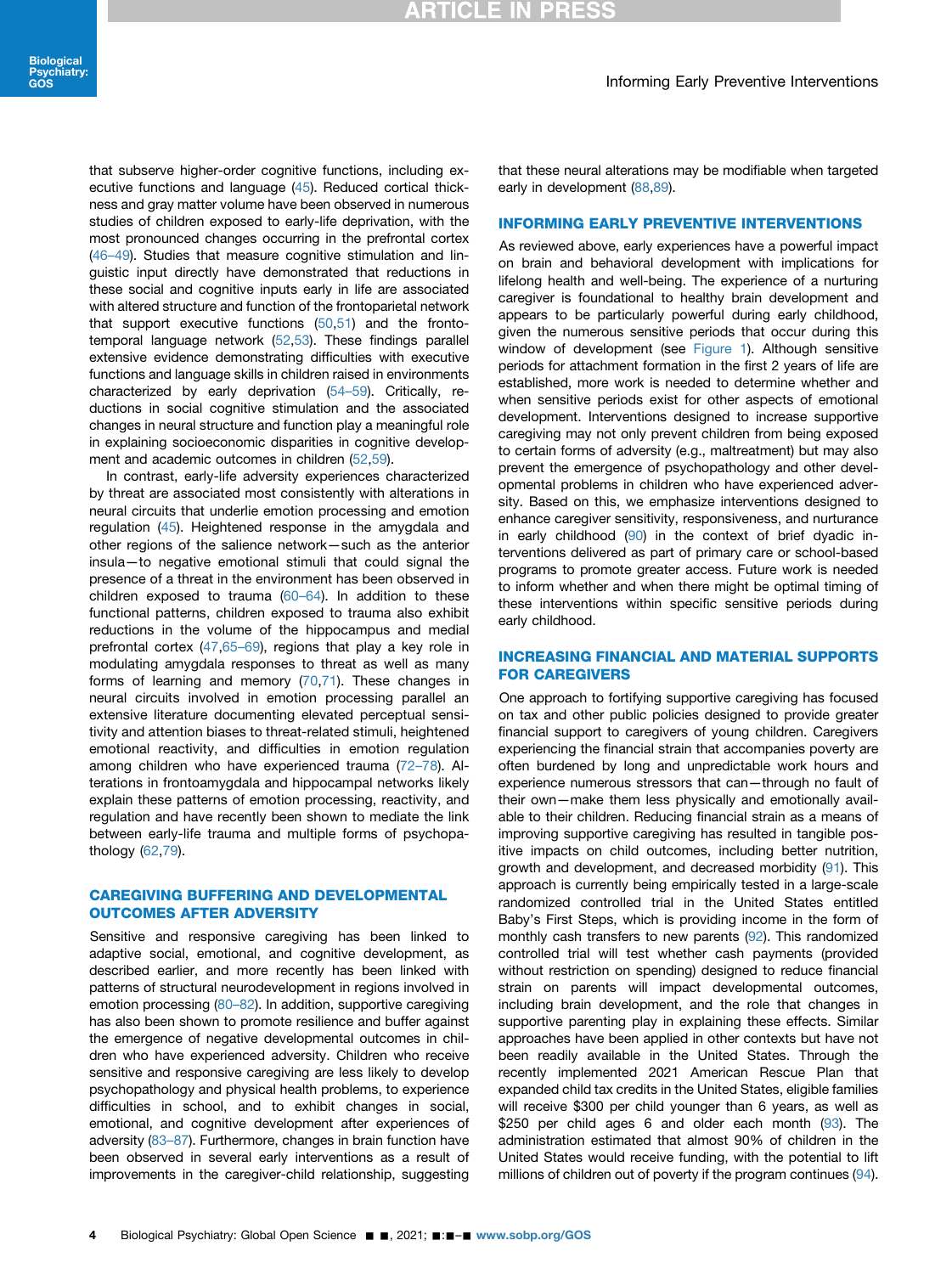If this policy change becomes permanent, the impact on children could be enormous by reducing material deprivation and financial strain for caregivers, which would, in turn, allow for enhanced supportive and responsive parenting that is associated with improved developmental outcomes for children.

Beyond direct financial assistance, social policies that provide support to caregivers such as paid parental leave of sufficient length, flexible work schedules, and access to affordable and conveniently located childcare have also proven to be effective strategies to reduce caregiver stress ([66](#page-7-15)). Programs that focus on enhancing caregiver mental health—with a particular focus on depression—to enhance supportive and responsive parenting have also proven useful in mitigating poor developmental outcomes for children ([95](#page-8-8)). These types of structural interventions have the potential to reduce parental stress, enhance responsive caregiving, and positive influence numerous aspects of emotional and cognitive development in children, making them a particularly promising approach.

CAREGIVER SUPPORT AND EDUCATION/TRAINING Beyond policies and approaches that provide material support to caregivers, another common approach in prevention studies is to target parenting behavior and practices directly through education, training, or coaching. Parenting is among the most difficult tasks that adults undertake. Despite a large evidence base that validates best practices, little instruction or coaching in these techniques is routinely provided to new parents as a part of standard care [\(96\)](#page-8-9). This is a substantial missed opportunity to enhance developmental outcomes, particularly for children experiencing adversity, given the potential for parenting interventions to reduce exposure to adversity and mitigate the impact of adversity on children's development and mental health. In the following sections, we describe empirically supported approaches to improving supportive and responsive parenting among parents of children who have experienced adversity or are at high risk for such exposures (e.g., as a result of poverty or parental substance abuse).

### **PERSONALIZED AND TIERED PREVENTION APPROACHES**

For families experiencing adversity, prevention programs that require individual therapeutic sessions may be needed. Numerous parenting interventions designed to increase caregiver sensitivity and responsiveness to the child's developmental needs have demonstrated positive impacts on child emotional and behavioral outcomes as well as mental health. Here, we briefly review existing evidence-based approaches. Several very brief home-based interventions have demonstrated positive effects on positive parenting and child emotional and behavioral outcomes, including the Nurse Family Partnership, which provides in-person support and education to new mothers  $(69)$  $(69)$  $(69)$ , and the Family Check-Up, a three-session well-validated early intervention that targets parenting in early childhood [\(97](#page-8-10)).

Many evidence-based programs use a teach-and-coach approach that provides caregivers with feedback during interactions with their children. A relatively brief dyadic approach that targets sensitive parenting and attachment security

entitled Attachment and Bio-behavioral Catch-Up has been applied in foster care and high-risk birth family settings. This 10-session in-home intervention has proven effective at improving attachment security and numerous aspects of child emotional development and is feasible ([98\)](#page-8-11). Perhaps the most widely used coaching intervention for young children is Parent Child Interaction Therapy (PCIT), which focuses on enhancing the caregiver-child relationship and establishing consistent and predictable discipline strategies. Standard PCIT is lengthy, taking 18–20 sessions, focuses mostly on establishing effective discipline, and is effective at reducing disruptive behavior and preventing child maltreatment, with large effect sizes (99-[101](#page-8-12)). Numerous adaptations of PCIT have been developed, including one that targets emotion development (PCIT-ED) ([102\)](#page-8-13), and several have been implemented through school or primary care settings ([103](#page-8-14)). A recent PCIT-ED adaptation was developed as a preventive intervention rather than treatment for children experiencing adversity (THRIVE). This six-session intervention targets the caregiver-child relationship through internet-based coaching to enhance sensitive and responsive care and promote adaptive emotional development. It has been evaluated in children ages 3–7 at high risk for experiencing adversity and demonstrated promising effects on behavioral outcomes, impairment, and parenting stress [\(104\)](#page-8-15). THRIVE requires minimal therapist training and can be implemented by school counselors, nurses, or social workers, which makes it feasible and cost-effective for delivery in schools and primary care settings. Other effective interventions also use video coaching during caregiver-child interactions to promote positive parenting and allow the caregiver to gain perspective on their own parenting behaviors [\(105](#page-8-16)–107).

A more intensive empirically validated dyadic treatment entitled Child Parent Psychotherapy designed for caregivers with a history of trauma builds caregiving skills and parenting to facilitate secure attachment within this context. Child Parent Psychotherapy focuses on enhancing attachment and nurturance and has proven highly effective but is also more timeintensive and requires more advanced training than most other early interventions [\(105](#page-8-16),[108,](#page-8-17)[109](#page-8-18)). Other empirically proven interventions targeting the parent-child dyad have been done in group formats such as Circle of Security [\(110](#page-8-19)[,111](#page-8-20)).

Numerous longitudinal studies have demonstrated the costeffectiveness of early interventions that target caregiving. Perhaps the most well-known is the economic analysis of Heckman et al. [\(112](#page-8-21)) on long-term outcomes of children who participated in early preschool–based preventive interventions. Despite the high intensity of this early intervention in a high-risk sample, adaptive outcomes including employment and varying metrics of financial security demonstrated the costeffectiveness of the early intervention, which was quantified at 6% gain for every dollar invested ([112\)](#page-8-21). Similar evidence has now emerged from long-term outcomes of several early intervention programs in Turkey, Jamaica, and Pakistan [\(113](#page-8-22)–115). These studies show that early interventions resulted in significantly better adult outcomes from an earning and adaptation perspective [\(114](#page-8-23)). This growing body of data clearly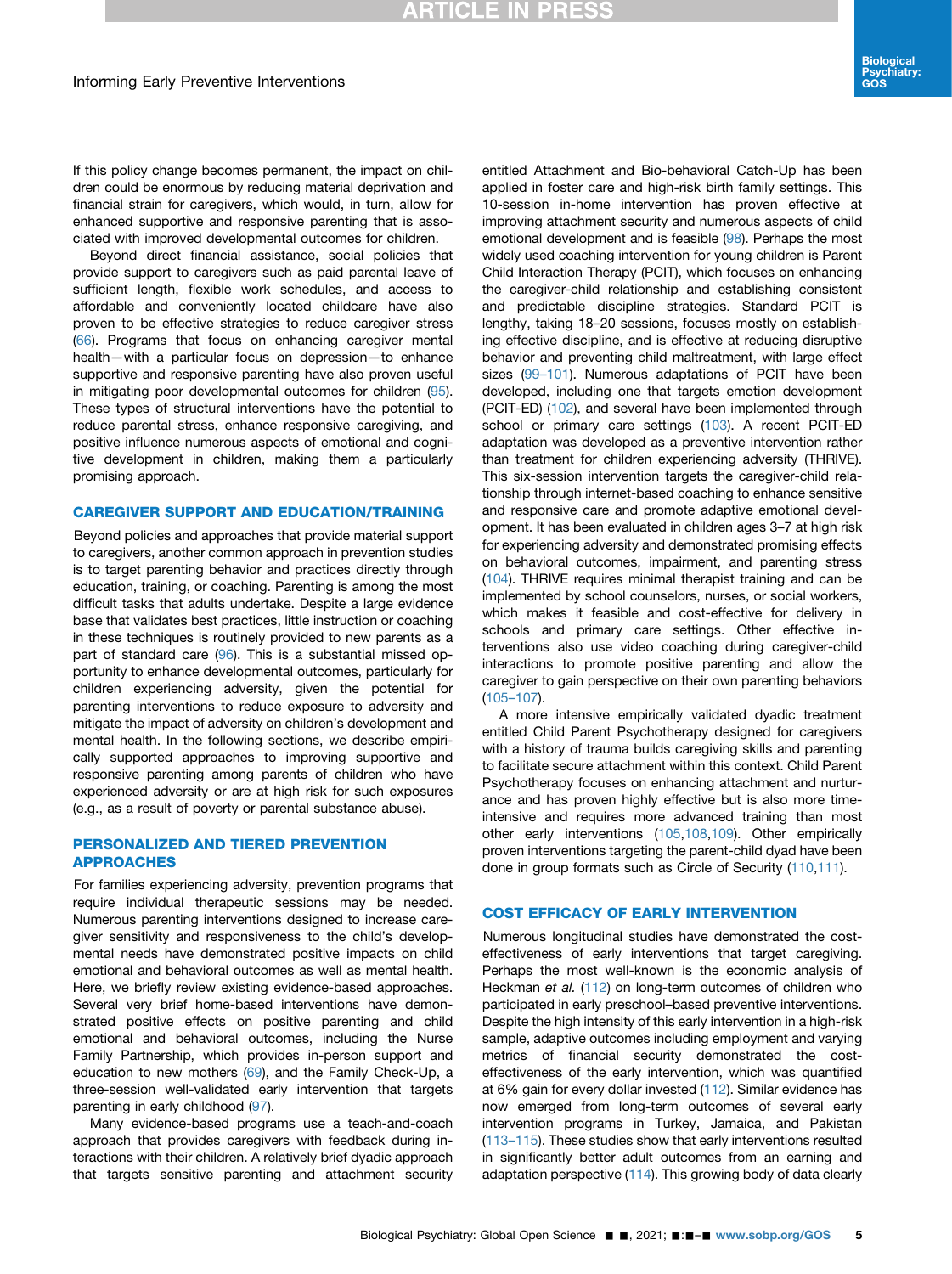shows that even from a purely financial perspective, early intervention has a great societal payoff.

# SENSITIVE PERIOD-INFORMED PREVENTIVE<br>INTERVENTIONS: A FUTURE GOAL

As knowledge of sensitive periods in human development increases, this information can be leveraged to determine whether parenting interventions are maximally effective when delivered during sensitive periods of development (e.g., for attachment formation). Recent evidence suggests that the neurodevelopmental consequences of early adversity differs as a function of both the type and timing of the experience ([45](#page-6-32),[80\)](#page-7-14). Although the promise of identifying developmental windows of heightened plasticity for intervention has frequently been articulated ([4,](#page-6-2)[116\)](#page-8-24), empirical evidence remains limited outside of studies of previously institutionalized children [\(117](#page-8-25)). Experimental studies that administer these types of early interventions across multiple developmental stages are needed to determine whether optimal windows of opportunity for intervention exist. Data of this kind are needed to evaluate intervention timing and target (e.g., skill/domain) and determine whether increasing efficacy by capitalizing on sensitive period plasticity is possible.

## **EARLY PREVENTIVE INTERVENTIONS AS ROUTINE** CARE<br>CARE

There is no shortage of empirically supported early interventions for children experiencing adversity. However, a significant problem facing most communities is the lack of access and availability of these services. For this reason, creating new service delivery models that identify children in need of intervention and deliver interventions in health and educational settings where families are already receiving services is critical to make these essential and cost-effective preventions more readily available. Models in which mental health services are either embedded in pediatric primary care or consultation with child mental health clinicians is made available to assist primary care physicians with the management of emotional and behavioral problems have become more common. However, these systems were not generally designed to provide readily accessible preventive care for children facing adversity. Federal legislation has been passed to support early intervention programs, but most communities have yet to implement this programming, many programs target children with clear developmental delays rather than those facing adversity, and significant gaps in access and delivery have been noted ([118\)](#page-8-26). Many of the effective interventions reviewed above have been delivered in the context of mental health care or through unique privately or community-funded programs. However, these programs are not widespread and remain unavailable to most families who could benefit from services. Indeed, the vast majority of children who have experienced adversity have never received mental health care, even those with clinically meaningful psychopathology ([119\)](#page-8-27). Based on this, interventions that are designed for delivery in primary care or in schools and are

supported by sustainable funding streams represent an important pathway forward.

Translating findings from developmental, cognitive, and affective neuroscience, we propose future implementation of sustainable and accessible early childhood prevention programs that target enhancing caregiver support and nurturance within existing systems of care. Such programs would harness key experiential factors to promote healthy brain and behavioral development delivered during sensitive periods of neurodevelopment. Emotional development during the first years of life is an important, under-recognized, and abundantly modifiable target for interventions aimed at improving mental and physical health outcomes for children who have experienced adversity. Optimizing emotional development during sensitive periods warrants further investigation, investment of resources, and integration of interventions into public health infrastructure and routine educational and health care programs for children ([120](#page-8-28)). Extensive evidence underscores the power of a sensitive, responsive, and nurturing caregiver on brain and behavioral development, and emerging evidence suggests that these targets may also be foundational to physical health ([81\)](#page-7-17). Future studies are needed to clarify and specify whether and when sensitive periods are present for emotional development domains to inform the optimal timing of these interventions during early childhood. Numerous empirically supported early interventions may be modified and applied in briefer and more feasible modalities of delivery to broader populations of developing children. As applied to many areas of growth and development across flora and fauna, there are essential environmental inputs that are particularly important at specified developmental periods to facilitate optimal growth trajectories. Such principles hold great potential in application to early child neurodevelopment to facilitate a thriving and resilient human population.

This study is supported by grants from the National Institute of Mental Health (Grant Nos. R01-MH103291, R01-MH106482, and R37-MH119194 [to KAM] and Grant No. R01-MH113883 [to JLL]) and the National Institute on Drug Abuse (Grant Nos. R01 MH113570, R01 DA046224, and R34 DA050272-01 [to CR]).

JLL would also like to acknowledge Abigail Kirchmeier for her technical assistance with [Figure 1](#page-2-0).

The authors report no biomedical financial interests or potential conflicts of interest.

From the Department of Psychiatry (Child) (JL, CR), Washington University School of Medicine, St. Louis, Missouri; and Department of Psychology (KAM), Harvard University, Cambridge, Massachusetts.

Address correspondence to Joan L. Luby, M.D., at [lubyj@wustl.edu.](mailto:lubyj@wustl.edu) Received Aug 3, 2021; revised Sep 30, 2021; accepted Oct 5, 2021.

### **REFERENCES**

<span id="page-5-0"></span>1. [Black MM, Walker SP, Fernald LCH, Andersen CT, DiGirolamo AM,](http://refhub.elsevier.com/S2667-1743(21)00120-8/sref1) Lu C, et al. [\(2017\): Early childhood development coming of age:](http://refhub.elsevier.com/S2667-1743(21)00120-8/sref1) [Science through the life course. Lancet 389:77](http://refhub.elsevier.com/S2667-1743(21)00120-8/sref1)–90.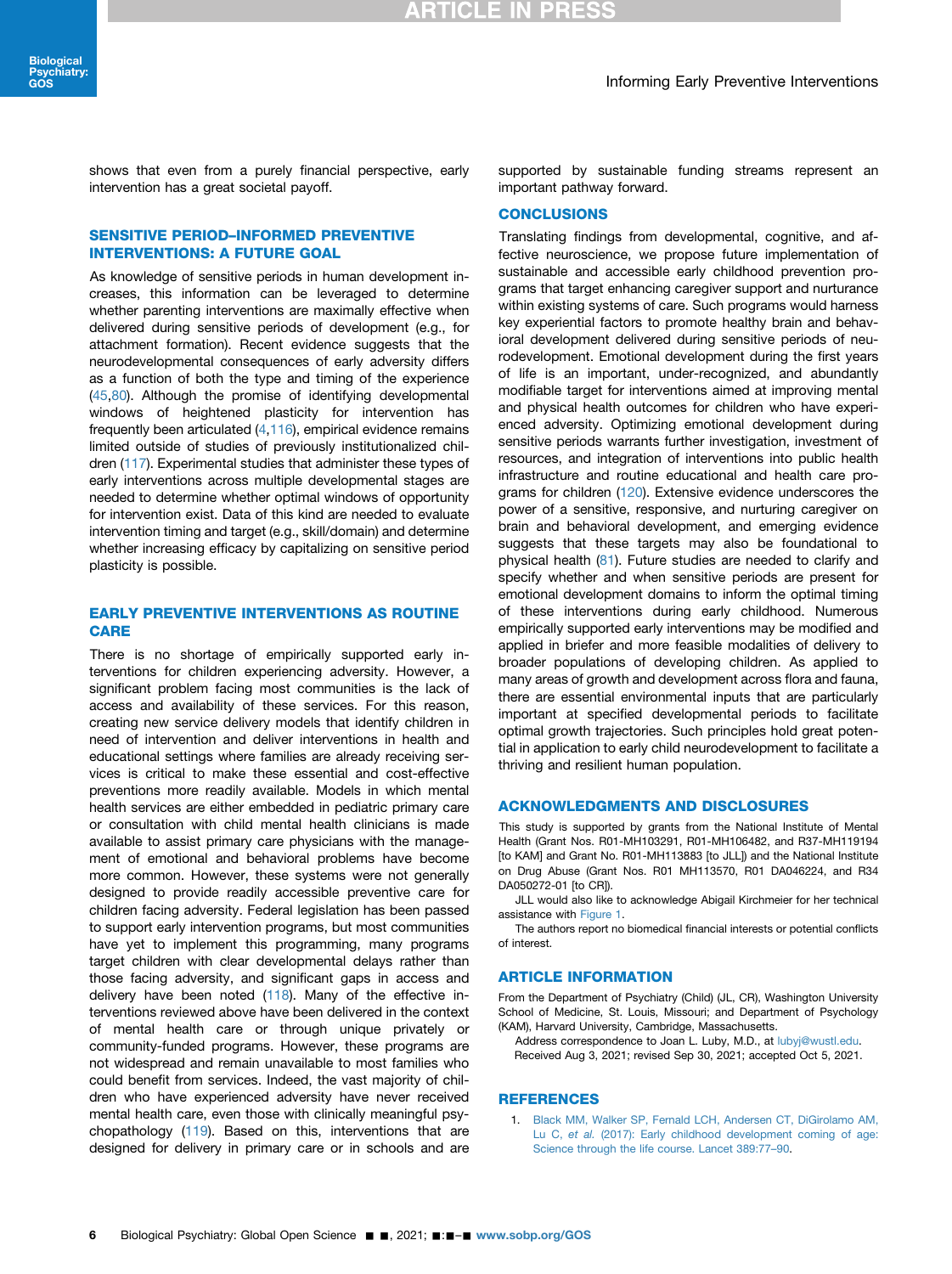## Informing Early Preventive Interventions

- <span id="page-6-0"></span>2. [Nelson CA 3rd, Zeanah CH, Fox NA \(2019\): How early experience](http://refhub.elsevier.com/S2667-1743(21)00120-8/sref2) [shapes human development: The case of psychosocial deprivation.](http://refhub.elsevier.com/S2667-1743(21)00120-8/sref2) [Neural Plast 2019:1676285.](http://refhub.elsevier.com/S2667-1743(21)00120-8/sref2)
- <span id="page-6-1"></span>3. [Birnie MT, Kooiker CL, Short AK, Bolton JL, Chen Y, Baram TZ](http://refhub.elsevier.com/S2667-1743(21)00120-8/sref3) [\(2020\): Plasticity of the reward circuitry after early-life adversity:](http://refhub.elsevier.com/S2667-1743(21)00120-8/sref3) Mechanisms and signifi[cance. Biol Psychiatry 87:875](http://refhub.elsevier.com/S2667-1743(21)00120-8/sref3)–884.
- <span id="page-6-2"></span>4. [Luby JL, Baram TZ, Rogers CE, Barch DM \(2020\): Neuro](http://refhub.elsevier.com/S2667-1743(21)00120-8/sref4)[developmental optimization after early-life adversity: Cross-species](http://refhub.elsevier.com/S2667-1743(21)00120-8/sref4) [studies to elucidate sensitive periods and brain mechanisms to](http://refhub.elsevier.com/S2667-1743(21)00120-8/sref4) [inform early intervention. Trends Neurosci 43:744](http://refhub.elsevier.com/S2667-1743(21)00120-8/sref4)–751.
- <span id="page-6-3"></span>5. [Barnett WS \(1995\): Long-term effects of early childhood programs on](http://refhub.elsevier.com/S2667-1743(21)00120-8/sref5) [cognitive and school outcomes. Future Child 5:25](http://refhub.elsevier.com/S2667-1743(21)00120-8/sref5)–50.
- <span id="page-6-4"></span>6. [Zigler E, Abelson WD, Trickett PK, Seitz V \(1982\): Is an intervention](http://refhub.elsevier.com/S2667-1743(21)00120-8/sref6) [program necessary in order to improve economically disadvantaged](http://refhub.elsevier.com/S2667-1743(21)00120-8/sref6) children'[s IQ scores? Child Dev 53:340](http://refhub.elsevier.com/S2667-1743(21)00120-8/sref6)–348.
- <span id="page-6-5"></span>7. [Richter LM, Daelmans B, Lombardi J, Heymann J, Boo FL,](http://refhub.elsevier.com/S2667-1743(21)00120-8/sref7) Behrman JR, et al. [\(2017\): Investing in the foundation of sustainable](http://refhub.elsevier.com/S2667-1743(21)00120-8/sref7) [development: Pathways to scale up for early childhood development.](http://refhub.elsevier.com/S2667-1743(21)00120-8/sref7) [Lancet 389:103](http://refhub.elsevier.com/S2667-1743(21)00120-8/sref7)–118.
- <span id="page-6-6"></span>8. [Bakermans-Kranenburg MJ, Van Ijzendoorn MH, Juffer F \(2003\): Less](http://refhub.elsevier.com/S2667-1743(21)00120-8/sref8) [is more: Meta-analyses of sensitivity and attachment interventions in](http://refhub.elsevier.com/S2667-1743(21)00120-8/sref8) [early childhood. Psychol Bull 129:195](http://refhub.elsevier.com/S2667-1743(21)00120-8/sref8)–215.
- <span id="page-6-7"></span>9. [Ainsworth MD, Blehar M, Waters E, Wall S \(1978\): Patterns of](http://refhub.elsevier.com/S2667-1743(21)00120-8/sref9) [Attachment. Hillsdale, New Jersey: Erlbaum.](http://refhub.elsevier.com/S2667-1743(21)00120-8/sref9)
- 10. [Dunst CJ, Kassow DZ \(2008\): Caregiver sensitivity, contingent social](http://refhub.elsevier.com/S2667-1743(21)00120-8/sref10) [responsiveness, and secure infant attachment. J Early Intensive](http://refhub.elsevier.com/S2667-1743(21)00120-8/sref10) [Behav Interv 5:40](http://refhub.elsevier.com/S2667-1743(21)00120-8/sref10)–56.
- 11. [McElwain NL, Booth-LaForce C \(2006\): Maternal sensitivity to infant](http://refhub.elsevier.com/S2667-1743(21)00120-8/sref11) [distress and nondistress as predictors of infant-mother attachment](http://refhub.elsevier.com/S2667-1743(21)00120-8/sref11) [security. J Fam Psychol 20:247](http://refhub.elsevier.com/S2667-1743(21)00120-8/sref11)-255.
- 12. [Pederson DR, Moran G, Sitko C, Campbell K, Ghesquire K, Acton H](http://refhub.elsevier.com/S2667-1743(21)00120-8/sref12) [\(1990\): Maternal sensitivity and the security of infant-mother attach](http://refhub.elsevier.com/S2667-1743(21)00120-8/sref12)[ment: AQ-sort study. Child Dev 61:1974](http://refhub.elsevier.com/S2667-1743(21)00120-8/sref12)–1983.
- <span id="page-6-8"></span>13. [Fay-Stammbach T, Hawes DJ, Meredith P \(2014\): Parenting in](http://refhub.elsevier.com/S2667-1743(21)00120-8/sref13)fl[uences on executive function in early childhood: A review. Child Dev](http://refhub.elsevier.com/S2667-1743(21)00120-8/sref13) [Perspect 8:258](http://refhub.elsevier.com/S2667-1743(21)00120-8/sref13)–264.
- 14. [Groh AM, Fearon RMP, van IJzendoorn MH, Bakermans-](http://refhub.elsevier.com/S2667-1743(21)00120-8/sref14)[Kranenburg MJ, Roisman GI \(2017\): Attachment in the early life](http://refhub.elsevier.com/S2667-1743(21)00120-8/sref14) [course: Meta-analytic evidence for its role in socioemotional devel](http://refhub.elsevier.com/S2667-1743(21)00120-8/sref14)[opment. Child Dev Perspect 11:70](http://refhub.elsevier.com/S2667-1743(21)00120-8/sref14)–76.
- <span id="page-6-15"></span>15. [Morris AS, Criss MM, Silk JS, Houltberg BJ \(2017\): The impact of](http://refhub.elsevier.com/S2667-1743(21)00120-8/sref15) [parenting on emotion regulation during childhood and adolescence.](http://refhub.elsevier.com/S2667-1743(21)00120-8/sref15) [Child Dev Perspect 11:233](http://refhub.elsevier.com/S2667-1743(21)00120-8/sref15)–238.
- <span id="page-6-9"></span>16. [Groh AM, Roisman GI, van IJzendoorn MH, Bakermans-](http://refhub.elsevier.com/S2667-1743(21)00120-8/sref16)[Kranenburg MJ, Fearon RP \(2012\): The signi](http://refhub.elsevier.com/S2667-1743(21)00120-8/sref16)ficance of insecure and [disorganized attachment for children](http://refhub.elsevier.com/S2667-1743(21)00120-8/sref16)'s internalizing symptoms: A [meta-analytic study. Child Dev 83:591](http://refhub.elsevier.com/S2667-1743(21)00120-8/sref16)–610.
- 17. [Humphreys KL, Gleason MM, Drury SS, Miron D, Nelson CA 3rd,](http://refhub.elsevier.com/S2667-1743(21)00120-8/sref17) [Fox NA, Zeanah CH \(2015\): Effects of institutional rearing and foster](http://refhub.elsevier.com/S2667-1743(21)00120-8/sref17) [care on psychopathology at age 12 years in Romania: Follow-up of](http://refhub.elsevier.com/S2667-1743(21)00120-8/sref17) [an open, randomised controlled trial. Lancet Psychiatry 2:625](http://refhub.elsevier.com/S2667-1743(21)00120-8/sref17)–634.
- 18. [McLaughlin KA, Zeanah CH, Fox NA, Nelson CA \(2012\): Attachment](http://refhub.elsevier.com/S2667-1743(21)00120-8/sref18) [security as a mechanism linking foster care placement to improved](http://refhub.elsevier.com/S2667-1743(21)00120-8/sref18) [mental health outcomes in previously institutionalized children.](http://refhub.elsevier.com/S2667-1743(21)00120-8/sref18) [J Child Psychol Psychiatry 53:46](http://refhub.elsevier.com/S2667-1743(21)00120-8/sref18)–55.
- 19. [Smyke AT, Zeanah CH Jr, Fox NA, Nelson CA 3rd \(2009\): A new](http://refhub.elsevier.com/S2667-1743(21)00120-8/sref19) [model of foster care for young children: The Bucharest early inter](http://refhub.elsevier.com/S2667-1743(21)00120-8/sref19)[vention project. Child Adolesc Psychiatr Clin N Am 18:721](http://refhub.elsevier.com/S2667-1743(21)00120-8/sref19)–734.
- 20. [Stormshak EA, Bierman KL, McMahon RJ, Lengua LJ \(2000\):](http://refhub.elsevier.com/S2667-1743(21)00120-8/sref20) [Parenting practices and child disruptive behavior problems in early](http://refhub.elsevier.com/S2667-1743(21)00120-8/sref20) [elementary school. Conduct Problems Prevention Research Group.](http://refhub.elsevier.com/S2667-1743(21)00120-8/sref20) [J Clin Child Psychol 29:17](http://refhub.elsevier.com/S2667-1743(21)00120-8/sref20)–29.
- <span id="page-6-10"></span>21. [Stovall KC, Dozier M \(1998\): Infants in foster care: An attachment](http://refhub.elsevier.com/S2667-1743(21)00120-8/sref21) [theory perspective. Adoption Q 2:55](http://refhub.elsevier.com/S2667-1743(21)00120-8/sref21)–88.
- <span id="page-6-11"></span>22. [van IJzendoorn MH, Dijkstra J, Bus AG \(1995\): Attachment, intelli](http://refhub.elsevier.com/S2667-1743(21)00120-8/sref22)[gence, and language: A meta-analysis](http://refhub.elsevier.com/S2667-1743(21)00120-8/sref22)+[. Soc Dev 4:115](http://refhub.elsevier.com/S2667-1743(21)00120-8/sref22)–128.
- <span id="page-6-12"></span>23. [Harter S \(2006\): The development of self-esteem. In: Kernis M, editor.](http://refhub.elsevier.com/S2667-1743(21)00120-8/sref23) [Self-Esteem Issues and Answers: A Sourcebook of Current Per](http://refhub.elsevier.com/S2667-1743(21)00120-8/sref23)[spectives. New York: Psychology Press, 144](http://refhub.elsevier.com/S2667-1743(21)00120-8/sref23)–150.
- <span id="page-6-13"></span>24. [Chaplin TM, Cole PM, Zahn-Waxler C \(2005\): Parental socialization of](http://refhub.elsevier.com/S2667-1743(21)00120-8/sref24) [emotion expression: Gender differences and relations to child](http://refhub.elsevier.com/S2667-1743(21)00120-8/sref24) [adjustment. Emotion 5:80](http://refhub.elsevier.com/S2667-1743(21)00120-8/sref24)–88.
- <span id="page-6-14"></span>25. [Eisenberg N, Valiente C, Morris AS, Fabes RA, Cumberland A,](http://refhub.elsevier.com/S2667-1743(21)00120-8/sref25) Reiser M, et al. [\(2003\): Longitudinal relations among parental](http://refhub.elsevier.com/S2667-1743(21)00120-8/sref25) emotional expressivity, children'[s regulation, and quality of socio](http://refhub.elsevier.com/S2667-1743(21)00120-8/sref25)[emotional functioning. Dev Psychol 39:3](http://refhub.elsevier.com/S2667-1743(21)00120-8/sref25)–19.
- <span id="page-6-16"></span>26. [Lunkenheimer E, Hamby CM, Lobo FM, Cole PM, Olson SL \(2020\):](http://refhub.elsevier.com/S2667-1743(21)00120-8/sref26) [The role of dynamic, dyadic parent](http://refhub.elsevier.com/S2667-1743(21)00120-8/sref26)–child processes in parental so[cialization of emotion. Dev Psychol 56:566](http://refhub.elsevier.com/S2667-1743(21)00120-8/sref26)–577.
- <span id="page-6-17"></span>27. [McLaughlin KA \(2016\): Future directions in childhood adversity and](http://refhub.elsevier.com/S2667-1743(21)00120-8/sref27) [youth psychopathology. J Clin Child Adolesc Psychol 45:361](http://refhub.elsevier.com/S2667-1743(21)00120-8/sref27)–382.
- <span id="page-6-18"></span>28. [McLaughlin KA, Sheridan MA, Lambert HK \(2014\): Childhood](http://refhub.elsevier.com/S2667-1743(21)00120-8/sref28) [adversity and neural development: Deprivation and threat as distinct](http://refhub.elsevier.com/S2667-1743(21)00120-8/sref28) [dimensions of early experience. Neurosci Biobehav Rev 47:578](http://refhub.elsevier.com/S2667-1743(21)00120-8/sref28)–591.
- <span id="page-6-19"></span>29. [McLaughlin KA, Green JG, Gruber MJ, Sampson NA, Zaslavsky AM,](http://refhub.elsevier.com/S2667-1743(21)00120-8/sref29) [Kessler RC \(2012\): Childhood adversities and](http://refhub.elsevier.com/S2667-1743(21)00120-8/sref29) first onset of psychi[atric disorders in a national sample of adolescents. Arch Gen Psy](http://refhub.elsevier.com/S2667-1743(21)00120-8/sref29)[chiatry 69:1151](http://refhub.elsevier.com/S2667-1743(21)00120-8/sref29)–1160.
- <span id="page-6-20"></span>30. [Green JG, McLaughlin KA, Berglund P, Gruber MJ, Sampson NA,](http://refhub.elsevier.com/S2667-1743(21)00120-8/sref30) Zaslavsky AM, et al. [\(2010\): Childhood adversities and adult](http://refhub.elsevier.com/S2667-1743(21)00120-8/sref30) [psychopathology in the National Comorbidity Survey Replication](http://refhub.elsevier.com/S2667-1743(21)00120-8/sref30) (NCS-R) I: Associations with fi[rst onset of DSM-IV disorders. Arch](http://refhub.elsevier.com/S2667-1743(21)00120-8/sref30) [Gen Psychiatry 62:113](http://refhub.elsevier.com/S2667-1743(21)00120-8/sref30)–123.
- 31. [Finkelhor D, Ormrod R, Turner H, Hamby SL \(2005\): The victimization](http://refhub.elsevier.com/S2667-1743(21)00120-8/sref31) [of children and youth: A comprehensive, national survey. Child](http://refhub.elsevier.com/S2667-1743(21)00120-8/sref31) [Maltreat 10:5](http://refhub.elsevier.com/S2667-1743(21)00120-8/sref31)–25.
- <span id="page-6-21"></span>32. [Felitti VJ, Anda RF, Nordenberg D, Williamson DF, Spitz AM,](http://refhub.elsevier.com/S2667-1743(21)00120-8/sref32) Edwards V, et al. [\(1998\): Relationship of childhood abuse and](http://refhub.elsevier.com/S2667-1743(21)00120-8/sref32) [household dysfunction to many of the leading causes of death in](http://refhub.elsevier.com/S2667-1743(21)00120-8/sref32) [adults. The Adverse Childhood Experiences \(ACE\) Study. Am J Prev](http://refhub.elsevier.com/S2667-1743(21)00120-8/sref32) [Med 14:245](http://refhub.elsevier.com/S2667-1743(21)00120-8/sref32)–258.
- 33. [Widom CS, Czaja SJ, Bentley T, Johnson MS \(2012\): A prospective](http://refhub.elsevier.com/S2667-1743(21)00120-8/sref33) [investigation of physical health outcomes in abused and neglected](http://refhub.elsevier.com/S2667-1743(21)00120-8/sref33) children: New fi[ndings from a 30-year follow-up. Am J Public Health](http://refhub.elsevier.com/S2667-1743(21)00120-8/sref33) [102:1135](http://refhub.elsevier.com/S2667-1743(21)00120-8/sref33)–1144.
- 34. [Wegman HL, Stetler C \(2009\): A meta-analytic review of the effects of](http://refhub.elsevier.com/S2667-1743(21)00120-8/sref34) [childhood abuse on medical outcomes in adulthood. Psychosom](http://refhub.elsevier.com/S2667-1743(21)00120-8/sref34) [Med 71:805](http://refhub.elsevier.com/S2667-1743(21)00120-8/sref34)–812.
- <span id="page-6-22"></span>35. [Kolb B, Gibb R \(2014\): Searching for the principles of brain plasticity](http://refhub.elsevier.com/S2667-1743(21)00120-8/sref35) [and behavior. Cortex 58:251](http://refhub.elsevier.com/S2667-1743(21)00120-8/sref35)–260.
- <span id="page-6-23"></span>36. [Nelson CA, Gabard-Durnam LJ \(2020\): Early adversity and critical](http://refhub.elsevier.com/S2667-1743(21)00120-8/sref36) [periods: Neurodevelopmental consequences of violating the](http://refhub.elsevier.com/S2667-1743(21)00120-8/sref36) [expectable environment. Trends Neurosci 43:133](http://refhub.elsevier.com/S2667-1743(21)00120-8/sref36)–143.
- <span id="page-6-24"></span>37. McLaughlin KA, Gabard-Durnam L (in press): Experience-driven plasticity and the emergence of psychopathology: A mechanistic framework integrating development and the environment into the Research Domain Criteria (RDoC) model. J Abnorm Psychol.
- <span id="page-6-25"></span>38. [Greenough WT, Black JE, Wallace CS \(1987\): Experience and brain](http://refhub.elsevier.com/S2667-1743(21)00120-8/sref38) [development. Child Dev 58:539](http://refhub.elsevier.com/S2667-1743(21)00120-8/sref38)–559.
- <span id="page-6-26"></span>39. [Takesian AE, Hensch TK \(2013\): Balancing plasticity/stability across](http://refhub.elsevier.com/S2667-1743(21)00120-8/sref39) [brain development. Prog Brain Res 207:3](http://refhub.elsevier.com/S2667-1743(21)00120-8/sref39)–34.
- <span id="page-6-27"></span>40. [Gabard-Durnam L, McLaughlin KA \(2020\): Sensitive periods in hu](http://refhub.elsevier.com/S2667-1743(21)00120-8/sref40)[man development: Charting a course for the future. Curr Opin Behav](http://refhub.elsevier.com/S2667-1743(21)00120-8/sref40) [Sci 36:120](http://refhub.elsevier.com/S2667-1743(21)00120-8/sref40)–128.
- <span id="page-6-28"></span>41. [Werker JF, Hensch TK \(2015\): Critical periods in speech perception:](http://refhub.elsevier.com/S2667-1743(21)00120-8/sref41) [New directions. Annu Rev Psychol 66:173](http://refhub.elsevier.com/S2667-1743(21)00120-8/sref41)–196.
- <span id="page-6-29"></span>42. [Fu M, Zuo Y \(2011\): Experience-dependent structural plasticity in the](http://refhub.elsevier.com/S2667-1743(21)00120-8/sref42) [cortex. Trends Neurosci 34:177](http://refhub.elsevier.com/S2667-1743(21)00120-8/sref42)–187.
- <span id="page-6-30"></span>43. [Kuhl PK \(2010\): Brain mechanisms in early language acquisition.](http://refhub.elsevier.com/S2667-1743(21)00120-8/sref43) [Neuron 67:713](http://refhub.elsevier.com/S2667-1743(21)00120-8/sref43)–727.
- <span id="page-6-31"></span>44. [Smyke AT, Zeanah CH, Fox NA, Nelson CA, Guthrie D \(2010\):](http://refhub.elsevier.com/S2667-1743(21)00120-8/sref44) [Placement in foster care enhances quality of attachment among](http://refhub.elsevier.com/S2667-1743(21)00120-8/sref44) [young institutionalized children. Child Dev 81:212](http://refhub.elsevier.com/S2667-1743(21)00120-8/sref44)–223.
- <span id="page-6-32"></span>45. [McLaughlin KA, Weissman D, Bitrán D \(2019\): Childhood adversity](http://refhub.elsevier.com/S2667-1743(21)00120-8/sref45) [and neural development: A systematic review. Annu Rev Dev Psychol](http://refhub.elsevier.com/S2667-1743(21)00120-8/sref45) [1:277](http://refhub.elsevier.com/S2667-1743(21)00120-8/sref45)–312.
- <span id="page-6-33"></span>46. [McLaughlin KA, Sheridan MA, Winter W, Fox NA, Zeanah CH,](http://refhub.elsevier.com/S2667-1743(21)00120-8/sref46) [Nelson CA \(2014\): Widespread reductions in cortical thickness](http://refhub.elsevier.com/S2667-1743(21)00120-8/sref46)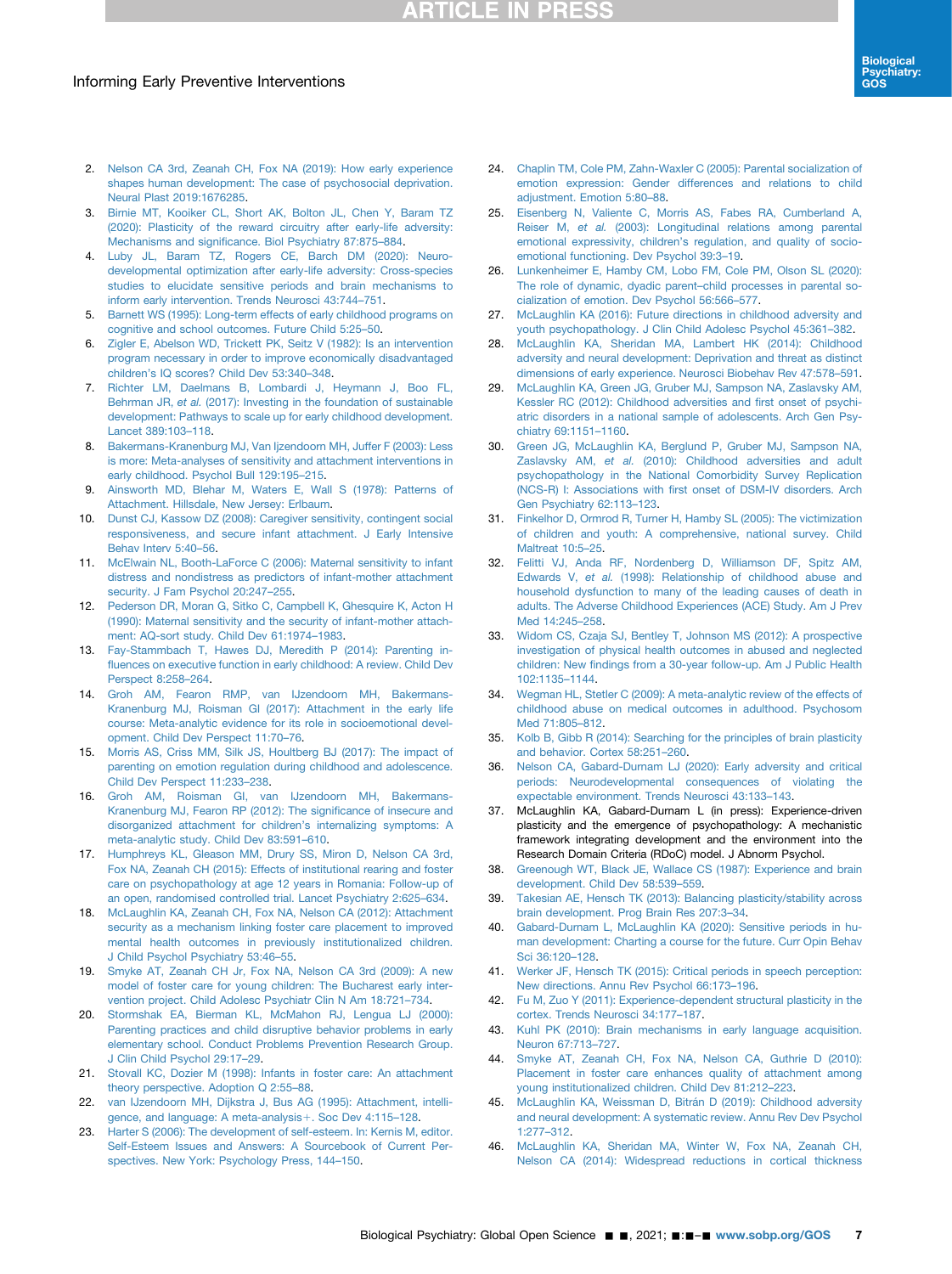### Informing Early Preventive Interventions

[following severe early-life deprivation: A neurodevelopmental](http://refhub.elsevier.com/S2667-1743(21)00120-8/sref46) pathway to attention-defi[cit/hyperactivity disorder. Biol Psychiatry](http://refhub.elsevier.com/S2667-1743(21)00120-8/sref46) [76:629](http://refhub.elsevier.com/S2667-1743(21)00120-8/sref46)–638.

- <span id="page-7-7"></span>47. [Edmiston EE, Wang F, Mazure CM, Guiney J, Sinha R, Mayes LC,](http://refhub.elsevier.com/S2667-1743(21)00120-8/sref47) [Blumberg HP \(2011\): Corticostriatal-limbic gray matter morphology in](http://refhub.elsevier.com/S2667-1743(21)00120-8/sref47) [adolescents with self-reported exposure to childhood maltreatment.](http://refhub.elsevier.com/S2667-1743(21)00120-8/sref47) [Arch Pediatr Adolesc Med 165:1069](http://refhub.elsevier.com/S2667-1743(21)00120-8/sref47)–1077.
- 48. [Hodel AS, Hunt RH, Cowell RA, Van Den Heuvel SE, Gunnar MR,](http://refhub.elsevier.com/S2667-1743(21)00120-8/sref48) [Thomas KM \(2015\): Duration of early adversity and structural brain](http://refhub.elsevier.com/S2667-1743(21)00120-8/sref48) [development in post-institutionalized adolescents. NeuroImage](http://refhub.elsevier.com/S2667-1743(21)00120-8/sref48) [105:112](http://refhub.elsevier.com/S2667-1743(21)00120-8/sref48)–119.
- 49. [Herzberg MP, Hodel AS, Cowell RA, Hunt RH, Gunnar MR,](http://refhub.elsevier.com/S2667-1743(21)00120-8/sref49) [Thomas KM \(2018\): Risk taking, decision-making, and brain volume](http://refhub.elsevier.com/S2667-1743(21)00120-8/sref49) [in youth adopted internationally from institutional care. Neuro](http://refhub.elsevier.com/S2667-1743(21)00120-8/sref49)[psychologia 119:262](http://refhub.elsevier.com/S2667-1743(21)00120-8/sref49)–270.
- <span id="page-7-0"></span>50. [Mueller SC, Maheu FS, Dozier M, Peloso E, Mandell D, Leibenluft E,](http://refhub.elsevier.com/S2667-1743(21)00120-8/sref50) et al. [\(2010\): Early-life stress is associated with impairment in](http://refhub.elsevier.com/S2667-1743(21)00120-8/sref50) [cognitive control in adolescence: An fMRI study. Neuropsychologia](http://refhub.elsevier.com/S2667-1743(21)00120-8/sref50) [48:3037](http://refhub.elsevier.com/S2667-1743(21)00120-8/sref50)–3044.
- <span id="page-7-1"></span>51. [Rosen ML, Sheridan MA, Sambrook KA, Meltzoff AN, McLaughlin KA](http://refhub.elsevier.com/S2667-1743(21)00120-8/sref51) [\(2018\): Socioeconomic disparities in academic achievement: A](http://refhub.elsevier.com/S2667-1743(21)00120-8/sref51) [multimodal investigation of neural mechanisms in children and ado](http://refhub.elsevier.com/S2667-1743(21)00120-8/sref51)[lescents. Neuroimage 173:298](http://refhub.elsevier.com/S2667-1743(21)00120-8/sref51)–310.
- <span id="page-7-2"></span>52. [Romeo RR, Leonard JA, Robinson ST, West MR, Mackey AP,](http://refhub.elsevier.com/S2667-1743(21)00120-8/sref52) [Rowe ML, Gabrieli JDE \(2018\): Beyond the 30-million-word gap:](http://refhub.elsevier.com/S2667-1743(21)00120-8/sref52) Children'[s conversational exposure is associated with language](http://refhub.elsevier.com/S2667-1743(21)00120-8/sref52)[related brain function. Psychol Sci 29:700](http://refhub.elsevier.com/S2667-1743(21)00120-8/sref52)–710.
- <span id="page-7-3"></span>53. [Romeo RR, Segaran J, Leonard JA, Robinson ST, West MR,](http://refhub.elsevier.com/S2667-1743(21)00120-8/sref53) Mackey AP, et al. [\(2018\): Language exposure relates to structural](http://refhub.elsevier.com/S2667-1743(21)00120-8/sref53) [neural connectivity in childhood. J Neurosci 38:7870](http://refhub.elsevier.com/S2667-1743(21)00120-8/sref53)–7877.
- <span id="page-7-4"></span>54. [Miller AB, Sheridan MA, Hanson JL, McLaughlin KA, Bates JE,](http://refhub.elsevier.com/S2667-1743(21)00120-8/sref54) Lansford JE, et al. [\(2018\): Dimensions of deprivation and threat,](http://refhub.elsevier.com/S2667-1743(21)00120-8/sref54) [psychopathology, and potential mediators: A multi-year longitudinal](http://refhub.elsevier.com/S2667-1743(21)00120-8/sref54) [analysis. J Abnorm Psychol 127:160](http://refhub.elsevier.com/S2667-1743(21)00120-8/sref54)–170.
- 55. [Spratt EG, Friedenberg SL, Swenson CC, Larosa A, De Bellis MD,](http://refhub.elsevier.com/S2667-1743(21)00120-8/sref55) Macias MM, et al. [\(2012\): The effects of early neglect on cognitive,](http://refhub.elsevier.com/S2667-1743(21)00120-8/sref55) [language, and behavioral functioning in childhood. Psychology](http://refhub.elsevier.com/S2667-1743(21)00120-8/sref55) [\(Irvine\) 3:175](http://refhub.elsevier.com/S2667-1743(21)00120-8/sref55)–182.
- 56. [Windsor J, Benigno JP, Wing CA, Carroll PJ, Koga SF, Nelson CA,](http://refhub.elsevier.com/S2667-1743(21)00120-8/sref56) et al. [\(2011\): Effect of foster care on young children](http://refhub.elsevier.com/S2667-1743(21)00120-8/sref56)'s language [learning. Child Dev 82:1040](http://refhub.elsevier.com/S2667-1743(21)00120-8/sref56)–1046.
- 57. [Pollak SD, Nelson CA, Schlaak MF, Roeber BJ, Wewerka SS,](http://refhub.elsevier.com/S2667-1743(21)00120-8/sref57) Wiik KL, et al. [\(2010\): Neurodevelopmental effects of early deprivation](http://refhub.elsevier.com/S2667-1743(21)00120-8/sref57) [in postinstitutionalized children. Child Dev 81:224](http://refhub.elsevier.com/S2667-1743(21)00120-8/sref57)–236.
- 58. [Bos KJ, Fox NA, Zeanah CH, Nelson CA \(2009\): Effects of early](http://refhub.elsevier.com/S2667-1743(21)00120-8/sref58) [psychosocial deprivation on the development of memory and exec](http://refhub.elsevier.com/S2667-1743(21)00120-8/sref58)[utive function. Front Behav Neurosci 3:16](http://refhub.elsevier.com/S2667-1743(21)00120-8/sref58).
- <span id="page-7-5"></span>59. [Rosen ML, Hagen MP, Lurie LA, Miles ZE, Sheridan MA, Meltzoff AN,](http://refhub.elsevier.com/S2667-1743(21)00120-8/sref59) [McLaughlin KA \(2020\): Cognitive stimulation as a mechanism linking](http://refhub.elsevier.com/S2667-1743(21)00120-8/sref59) [socioeconomic status with executive function: A longitudinal inves](http://refhub.elsevier.com/S2667-1743(21)00120-8/sref59)[tigation. Child Dev 91:e762](http://refhub.elsevier.com/S2667-1743(21)00120-8/sref59)–e779.
- <span id="page-7-6"></span>60. [McLaughlin KA, Peverill M, Gold AL, Alves S, Sheridan MA \(2015\):](http://refhub.elsevier.com/S2667-1743(21)00120-8/sref60) [Child maltreatment and neural systems underlying emotion regula](http://refhub.elsevier.com/S2667-1743(21)00120-8/sref60)[tion. J Am Acad Child Adolesc Psychiatry 54:753](http://refhub.elsevier.com/S2667-1743(21)00120-8/sref60)–762.
- 61. [McCrory EJ, De Brito SA, Sebastian CL, Mechelli A, Bird G, Kelly PA,](http://refhub.elsevier.com/S2667-1743(21)00120-8/sref61) [Viding E \(2011\): Heightened neural reactivity to threat in child victims](http://refhub.elsevier.com/S2667-1743(21)00120-8/sref61) [of family violence. Curr Biol 21:R947](http://refhub.elsevier.com/S2667-1743(21)00120-8/sref61)–R948.
- <span id="page-7-12"></span>62. [Jenness JL, Peverill M, Miller AB, Heleniak C, Robertson MM,](http://refhub.elsevier.com/S2667-1743(21)00120-8/sref62) Sambrook KA, et al. [\(2021\): Alterations in neural circuits underlying](http://refhub.elsevier.com/S2667-1743(21)00120-8/sref62) [emotion regulation following child maltreatment: A mechanism un](http://refhub.elsevier.com/S2667-1743(21)00120-8/sref62)[derlying trauma-related psychopathology. Psychol Med 51:1880](http://refhub.elsevier.com/S2667-1743(21)00120-8/sref62)– [1889.](http://refhub.elsevier.com/S2667-1743(21)00120-8/sref62)
- 63. [Ganzel BL, Kim P, Gilmore H, Tottenham N, Temple E \(2013\): Stress](http://refhub.elsevier.com/S2667-1743(21)00120-8/sref63) [and the healthy adolescent brain: Evidence for the neural embedding](http://refhub.elsevier.com/S2667-1743(21)00120-8/sref63) [of life events. Dev Psychopathol 25:879](http://refhub.elsevier.com/S2667-1743(21)00120-8/sref63)–889.
- 64. [Suzuki H, Luby JL, Botteron KN, Dietrich R, McAvoy MP, Barch DM](http://refhub.elsevier.com/S2667-1743(21)00120-8/sref64) [\(2014\): Early life stress and trauma and enhanced limbic activation to](http://refhub.elsevier.com/S2667-1743(21)00120-8/sref64) [emotionally valenced faces in depressed and healthy children. J Am](http://refhub.elsevier.com/S2667-1743(21)00120-8/sref64) [Acad Child Adolesc Psychiatry 53:800](http://refhub.elsevier.com/S2667-1743(21)00120-8/sref64)–813.e10.
- <span id="page-7-8"></span>65. [Weissman DG, Lambert HK, Rodman AM, Peverill MA, Sheridan MA,](http://refhub.elsevier.com/S2667-1743(21)00120-8/sref65) [McLaughlin KA \(2020\): Reduced hippocampal and amygdala volume](http://refhub.elsevier.com/S2667-1743(21)00120-8/sref65) [as a mechanism underlying stress sensitization to depression](http://refhub.elsevier.com/S2667-1743(21)00120-8/sref65) [following childhood trauma. Depress Anxiety 37:916](http://refhub.elsevier.com/S2667-1743(21)00120-8/sref65)–925.
- <span id="page-7-15"></span>66. [Gold AL, Sheridan MA, Peverill M, Busso DS, Lambert HK, Alves S,](http://refhub.elsevier.com/S2667-1743(21)00120-8/sref66) et al. [\(2016\): Childhood abuse and reduced cortical thickness in brain](http://refhub.elsevier.com/S2667-1743(21)00120-8/sref66) [regions involved in emotional processing. J Child Psychol Psychiatry](http://refhub.elsevier.com/S2667-1743(21)00120-8/sref66) [57:1154](http://refhub.elsevier.com/S2667-1743(21)00120-8/sref66)–1164.
- 67. [Hanson JL, Chung MK, Avants BB, Shirtcliff EA, Gee JC,](http://refhub.elsevier.com/S2667-1743(21)00120-8/sref67) [Davidson RJ, Pollak SD \(2010\): Early stress is associated with al](http://refhub.elsevier.com/S2667-1743(21)00120-8/sref67)[terations in the orbitofrontal cortex: A tensor-based morphometry](http://refhub.elsevier.com/S2667-1743(21)00120-8/sref67) [investigation of brain structure and behavioral risk. J Neurosci](http://refhub.elsevier.com/S2667-1743(21)00120-8/sref67) [30:7466](http://refhub.elsevier.com/S2667-1743(21)00120-8/sref67)–7472.
- 68. [Hanson JL, Nacewicz BM, Sutterer MJ, Cayo AA, Schaefer SM,](http://refhub.elsevier.com/S2667-1743(21)00120-8/sref68) Rudolph KD, et al. [\(2015\): Behavioral problems after early life stress:](http://refhub.elsevier.com/S2667-1743(21)00120-8/sref68) [Contributions of the hippocampus and amygdala. Biol Psychiatry](http://refhub.elsevier.com/S2667-1743(21)00120-8/sref68) [77:314](http://refhub.elsevier.com/S2667-1743(21)00120-8/sref68)–323.
- <span id="page-7-16"></span>69. [Saxbe D, Khoddam H, Del Piero LD, Stoycos SA, Gimbel SI,](http://refhub.elsevier.com/S2667-1743(21)00120-8/sref69) [Margolin G, Kaplan JT \(2018\): Community violence exposure in early](http://refhub.elsevier.com/S2667-1743(21)00120-8/sref69) [adolescence: Longitudinal associations with hippocampal and](http://refhub.elsevier.com/S2667-1743(21)00120-8/sref69) [amygdala volume and resting state connectivity. Dev Sci 21:](http://refhub.elsevier.com/S2667-1743(21)00120-8/sref69) [e12686.](http://refhub.elsevier.com/S2667-1743(21)00120-8/sref69)
- <span id="page-7-9"></span>70. [Dixon ML, Thiruchselvam R, Todd R, Christoff K \(2017\): Emotion and](http://refhub.elsevier.com/S2667-1743(21)00120-8/sref70) [the prefrontal cortex: An integrative review. Psychol Bull 143:1033](http://refhub.elsevier.com/S2667-1743(21)00120-8/sref70)– [1081](http://refhub.elsevier.com/S2667-1743(21)00120-8/sref70).
- <span id="page-7-10"></span>71. [Phelps EA \(2004\): Human emotion and memory: Interactions of the](http://refhub.elsevier.com/S2667-1743(21)00120-8/sref71) [amygdala and hippocampal complex. Curr Opin Neurobiol 14:198](http://refhub.elsevier.com/S2667-1743(21)00120-8/sref71)– [202](http://refhub.elsevier.com/S2667-1743(21)00120-8/sref71).
- <span id="page-7-11"></span>72. [Heleniak C, Jenness JL, Van der Stoep AV, McCauley E,](http://refhub.elsevier.com/S2667-1743(21)00120-8/sref72) [McLaughlin KA \(2016\): Childhood maltreatment exposure and dis](http://refhub.elsevier.com/S2667-1743(21)00120-8/sref72)[ruptions in emotion regulation: A transdiagnostic pathway to](http://refhub.elsevier.com/S2667-1743(21)00120-8/sref72) [adolescent internalizing and externalizing psychopathology. Cognit](http://refhub.elsevier.com/S2667-1743(21)00120-8/sref72) [Ther Res 40:394](http://refhub.elsevier.com/S2667-1743(21)00120-8/sref72)–415.
- 73. [McLaughlin KA, Lambert HK \(2017\): Child trauma exposure and](http://refhub.elsevier.com/S2667-1743(21)00120-8/sref73) [psychopathology: Mechanisms of risk and resilience. Curr Opin](http://refhub.elsevier.com/S2667-1743(21)00120-8/sref73) [Psychol 14:29](http://refhub.elsevier.com/S2667-1743(21)00120-8/sref73)–34.
- 74. [Pollak SD, Tolley-Schell SA \(2003\): Selective attention to facial](http://refhub.elsevier.com/S2667-1743(21)00120-8/sref74) [emotion in physically abused children. J Abnorm Psychol 112:323](http://refhub.elsevier.com/S2667-1743(21)00120-8/sref74)– [338](http://refhub.elsevier.com/S2667-1743(21)00120-8/sref74).
- 75. [Pollak SD, Kistler DJ \(2002\): Early experience is associated with the](http://refhub.elsevier.com/S2667-1743(21)00120-8/sref75) [development of categorical representations for facial expressions of](http://refhub.elsevier.com/S2667-1743(21)00120-8/sref75) [emotion. Proc Natl Acad Sci U S A 99:9072](http://refhub.elsevier.com/S2667-1743(21)00120-8/sref75)–9076.
- 76. [Pollak SD, Sinha P \(2002\): Effects of early experience on children](http://refhub.elsevier.com/S2667-1743(21)00120-8/sref76)'s [recognition of facial displays of emotion. Dev Psychol 38:784](http://refhub.elsevier.com/S2667-1743(21)00120-8/sref76)–791.
- [Shackman JE, Shackman AJ, Pollak SD \(2007\): Physical abuse am](http://refhub.elsevier.com/S2667-1743(21)00120-8/sref77)plifi[es attention to threat and increases anxiety in children. Emotion](http://refhub.elsevier.com/S2667-1743(21)00120-8/sref77) [7:838](http://refhub.elsevier.com/S2667-1743(21)00120-8/sref77)–852.
- 78. [Weissman DG, Bitran D, Miller AB, Schaefer JD, Sheridan MA,](http://refhub.elsevier.com/S2667-1743(21)00120-8/sref78) McLaughlin KA (2019): Diffi[culties with emotion regulation as a](http://refhub.elsevier.com/S2667-1743(21)00120-8/sref78) [transdiagnostic mechanism linking child maltreatment with the](http://refhub.elsevier.com/S2667-1743(21)00120-8/sref78) [emergence of psychopathology. Dev Psychopathol 31:899](http://refhub.elsevier.com/S2667-1743(21)00120-8/sref78)–915.
- <span id="page-7-13"></span>79. [Weissman DG, Jenness JL, Colich NL, Miller AB, Sambrook KA,](http://refhub.elsevier.com/S2667-1743(21)00120-8/sref79) [Sheridan MA, McLaughlin KA \(2020\): Altered neural processing of](http://refhub.elsevier.com/S2667-1743(21)00120-8/sref79) [threat-related information in children and adolescents exposed to](http://refhub.elsevier.com/S2667-1743(21)00120-8/sref79) [violence: A transdiagnostic mechanism contributing to the emer](http://refhub.elsevier.com/S2667-1743(21)00120-8/sref79)[gence of psychopathology. J Am Acad Child Adolesc Psychiatry](http://refhub.elsevier.com/S2667-1743(21)00120-8/sref79) [59:1274](http://refhub.elsevier.com/S2667-1743(21)00120-8/sref79)–1284.
- <span id="page-7-14"></span>80. [Luby JL, Tillman R, Barch DM \(2019\): Association of timing of](http://refhub.elsevier.com/S2667-1743(21)00120-8/sref80) [adverse childhood experiences and caregiver support with regionally](http://refhub.elsevier.com/S2667-1743(21)00120-8/sref80) specifi[c brain development in adolescents. JAMA Network Open 2:](http://refhub.elsevier.com/S2667-1743(21)00120-8/sref80) [e1911426](http://refhub.elsevier.com/S2667-1743(21)00120-8/sref80).
- <span id="page-7-17"></span>81. [Kok R, Thijssen S, Bakermans-Kranenburg MJ, Jaddoe VW,](http://refhub.elsevier.com/S2667-1743(21)00120-8/sref81) Verhulst FC, White T, et al. [\(2015\): Normal variation in early parental](http://refhub.elsevier.com/S2667-1743(21)00120-8/sref81) [sensitivity predicts child structural brain development. J Am Acad](http://refhub.elsevier.com/S2667-1743(21)00120-8/sref81) [Child Adolesc Psychiatry 54:824](http://refhub.elsevier.com/S2667-1743(21)00120-8/sref81)–831.e1.
- 82. [Whittle S, Vijayakumar N, Dennison M, Schwartz O, Simmons JG,](http://refhub.elsevier.com/S2667-1743(21)00120-8/sref82) [Sheeber L, Allen NB \(2016\): Observed measures of negative](http://refhub.elsevier.com/S2667-1743(21)00120-8/sref82) [parenting predict brain development during adolescence. PLoS One](http://refhub.elsevier.com/S2667-1743(21)00120-8/sref82) [11:e0147774](http://refhub.elsevier.com/S2667-1743(21)00120-8/sref82).